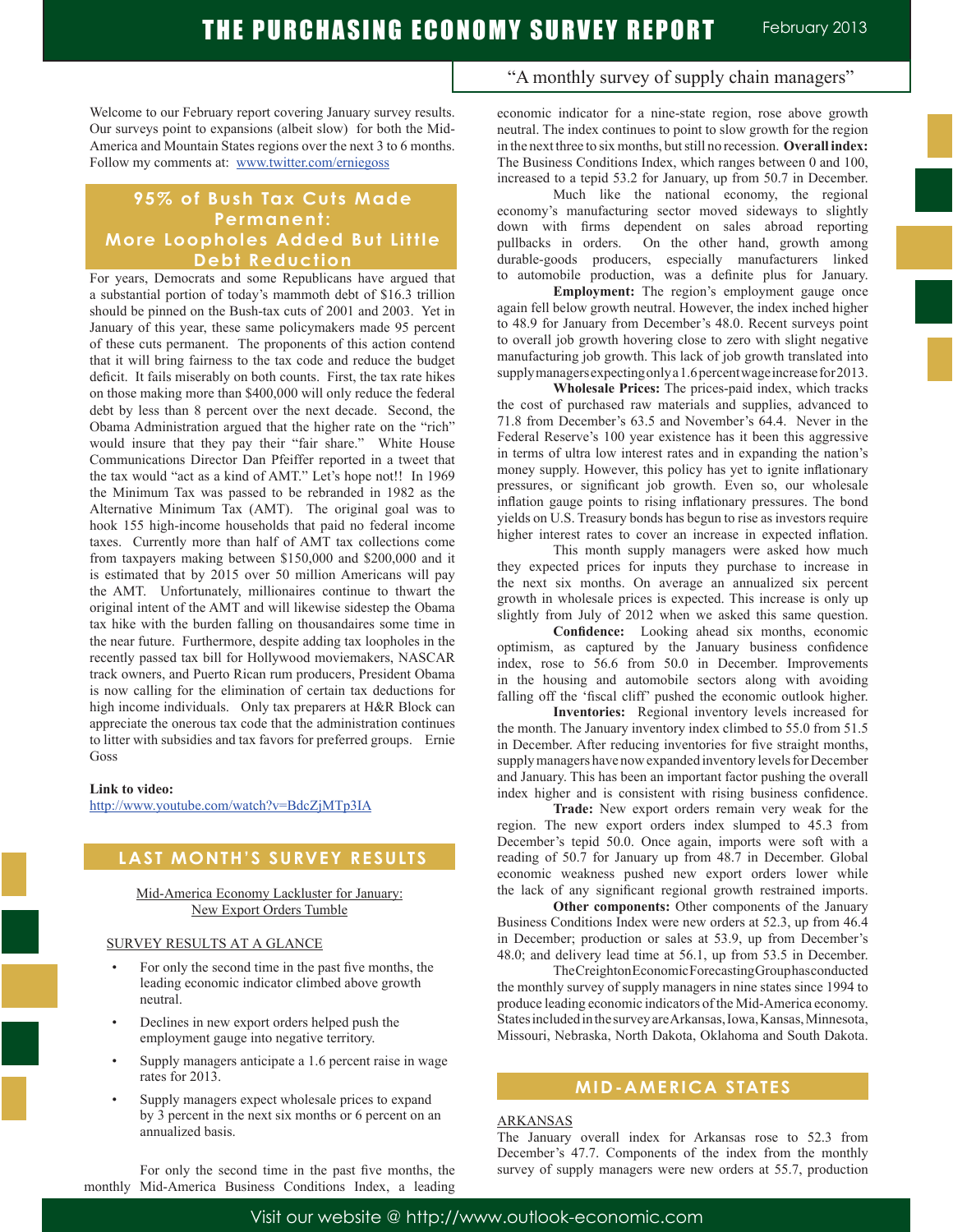or sales at 48.0, delivery lead time at 50.0, inventories at 50.0, and employment at 48.8. Weakness and job losses were recorded for the state's nondurable goods producers while durable goods manufacturers recorded upturns in sales, jobs and production for the month. Based on surveys over the past several months, overall economic growth for Arkansas for the first half of 2013 will be slight, but positive.

#### IOWA

For a second straight month, Iowa's Business Conditions Index increased. The overall index from a survey of supply managers in the state climbed to 59.8, a regional high, from December's 53.8. Iowa's leading economic indicator has now moved above growth neutral for 37 straight months. Components of the index for January were new orders at 66.7, production or sales at 63.1, delivery lead time at 58.2, employment at 56.9, and inventories at 53.9. Both durable and nondurable goods manufacturers experienced healthy growth for the month. While food processing has been a challenging industry for much of the region, Iowa's food manufacturers reported job gains and production growth for the month.

#### KANSAS

The Kansas Business Conditions Index for January expanded to a frail 48.3 from 46.6. Components of the leading economic indicator from the monthly survey of supply managers for January were new orders at 44.4, production or sales at 42.3, delivery lead time at 50.9, employment at 50.5, and inventories at 53.4. Except for Iowa, Kansas depends more heavily on exports than any other state in the region. Additionally, Kansas's exports tend to more volatile than that of the other eight states. As a result, the pullback in exports and new export orders had more of a negative effect on the Kansas economy than on the other eight states. I expect the Kansas economy to grow only slightly for the first half of 2013 with only minimal job gains for the overall economy with relatively minor job losses for the state's manufacturing sector.

#### MINNESOTA

For a second straight month, Minnesota's Business Conditions Index moved above growth neutral. The index from a monthly survey of supply managers in the state declined to 52.6 from 57.2 in December. Components of the index from the January survey were new orders at 45.1, production or sales at 51.0, delivery lead time at 62.5, inventories at 52.7, and employment at 51.7. January pullbacks were recorded for nondurable goods manufacturers, including food producers. Excluding medical equipment manufacturers, growth among durable goods producers, especially metal manufacturers, more than offset nondurable weakness.

#### MISSOURI

The January Business Conditions Index for Missouri advanced to 51.2 from December's 46.8. Components of the survey of supply managers in the state were new orders at 48.4, production or sales at 50.1, delivery lead time at 54.5, inventories at 47.7, and employment at 56.0. While the U.S. vehicle manufacturing industry has expanded at a healthy pace, that has not been the case for Missouri. Automobile producers and firms linked to vehicle manufacturing are not growing at the national pace. On the other hand, metal manufacturing firms are reporting healthy upturns in business conditions.

#### NEBRASKA

For only the second time in the past five months, the state's leading economic indicator advanced above growth neutral. The Business Conditions Index, from a survey of supply managers, increased to 50.5 from 48.4 in December. Components of the index for January were new orders at 50.4, production or sales at 47.0, delivery lead time at53.2, inventories at 55.6, and

### "A monthly survey of supply chain managers"

employment at 46.4. Downturns in business conditions for durable goods producers, especially those tied to international markets, restrained the state's January readings. Nebraska's metal manufacturing firms, contrary to their counterparts in the rest of the region, detailed pullbacks in economic activity for January.

#### NORTH DAKOTA

For a second straight month, North Dakota's leading economic indicator is pointing to softer economic growth in the next three to six months. The index expanded to 53.8 from December's 50.9. Components of the overall index for January were new orders at 49.2, production or sales at 64.0, delivery lead time at 50.9, employment at 55.6, and inventories at 49.2. We are again tracking softer business activity for manufacturing firms in the state. Even though I expect positive growth for the state for the first half of 2013, I expect that expansion to be much weaker than what was experienced for the same period in 2012.

#### OKLAHOMA

The Business Conditions Index for Oklahoma expanded for January. The leading economic indicator from a monthly survey of supply managers grew to 53.8 from 52.1 in December. Components of the January survey of supply managers in the state were new orders at 53.4, production or sales at 46.8, delivery lead time at 48.0, inventories at 67.8, and employment at 52.9. Oklahoma, much like North Dakota has benefited from an expanding energy sector. Like North Dakota that growth has softened. I expect growth for the first half of 2013 to be positive but well down from that experienced for the same period in 2012.

#### SOUTH DAKOTA

For a second straight month, South Dakota's leading economic indicator from a survey of supply managers rose above the 50.0 threshold to 53.5 from 51.9 in December. Components of the index for January were new orders at 55.8, production or sales at 60.3, delivery lead time at 48.1, inventories at 44.7, and employment at 58.4. Even though manufacturing activity in the state has picked up, pullbacks in economic activity for technology services firms and energy linked companies restrained growth for the state's economy for January. However, growth will continue to be positive for the first half of 2013 for the state with job growth positive but tepid.

## **THE BULLISH NEWS**

- Nonfarm payroll employment rose by 157,000 in January and December and November additions were revised upward.
- The S&P/Case-Shiller Home Price Indices for November, showed home prices rose 4.5% to 5.5% in the 12 months ending in November 2012.
- Both the national and Creighton purchasing management indices (PMI) for January increased and were above growth neutral 50.0.

## **THE BEARISH NEWS**

- U.S Q4 gross domestic product dropped by 1/10 of one percent.
- Social security taxes rose by 2% for all workers on January 1, 2013.
- U.S. retail and food services sales for December rose by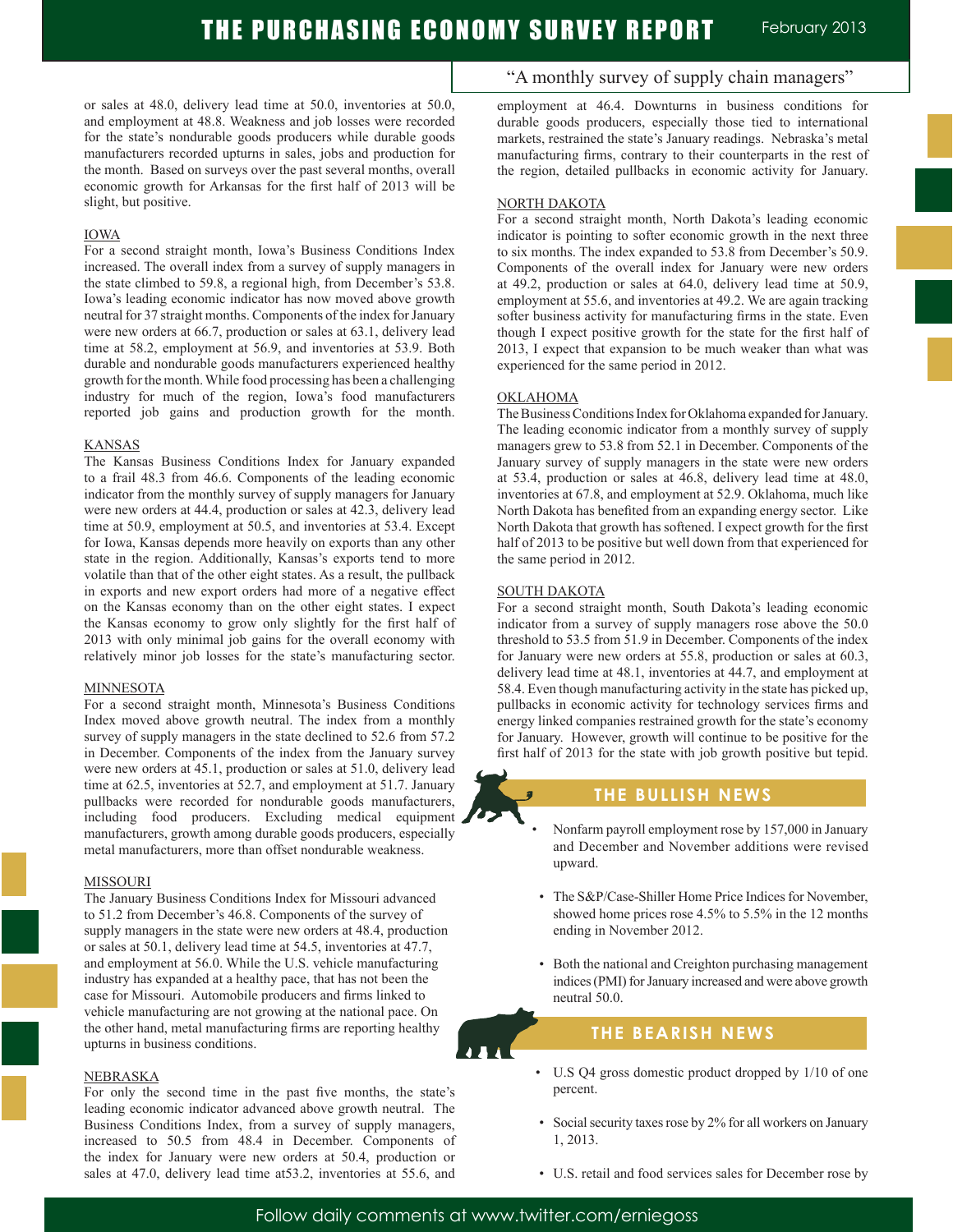only 0.5% from November's level reflecting a mediocre holiday buying season.

## **WHAT TO WATCH**

- PMI's: On March 1, Creighton releases its regional leading economic indicator (PMI) and the national Institute for Supply Management releases its national PMI. A large decline would be very bearish for the economy.
- Retail sales: Around the middle of each month the U.S. Census Bureau releases its retail sales data for the previous month. Monthly growth of more than 0.5% is a very positive economic signal.
- Jobs: On Friday March 8, the U.S. Bureau of Labor Statistics (BLS) will release the employment report for February. Keep an eye on the unemployment rate. An increase to 8% will be somewhat bearish.

## **THE OUTLOOK**

#### FROM GOSS:

Ī

- I still expect more European economic "flair ups." Greece, Spain and Italy have yet to solve their fundamental economic problem (making economic promises that cannot be fulfilled).
- China will expand its purchases of U.S. businesses and other non-financial assets in 2013. These purchases will be supported by China's reduced buying of U.S. Treasury bonds. This will tend to increase U.S. interest rates with the Yuan to dollar ratio changing little despite increasing pressure from the U.S. Congress and White House.

#### OTHER FORCASTS:

 • National Association of Business Economics. "NABE panelists are somewhat more optimistic about the economic growth outlook for the year ahead at the beginning of 2013 than they were three months ago. A full 50% now expect real GDP to grow between 2% and 4% in the current year. That is up from 36% that held this view in the previous survey. The share of panelists forecasting a sluggish or negative performance for real GDP in 2013 dropped to 50% from 65% in October."

## **Goss Eggs (Recent Dumb Economic Moves)**

 • Members of Congress and the Administration have spent years blaming the so-called Bush tax cuts for the escalating federal debt, currently totaling \$16.3 trillion. In January 2013, these same individuals heralded the permanent extension of 95% of the cuts as a component of deficit reduction and economic stimulation.

Survey results for February will be released on the month's first business day, March 1.

## "A monthly survey of supply chain managers"

Follow Goss on twitter at http://twitter.com/erniegoss For historical data and forecasts visit our website at: http://www2.creighton.edu/business/economicoutlook/ www.ernestgoss.com